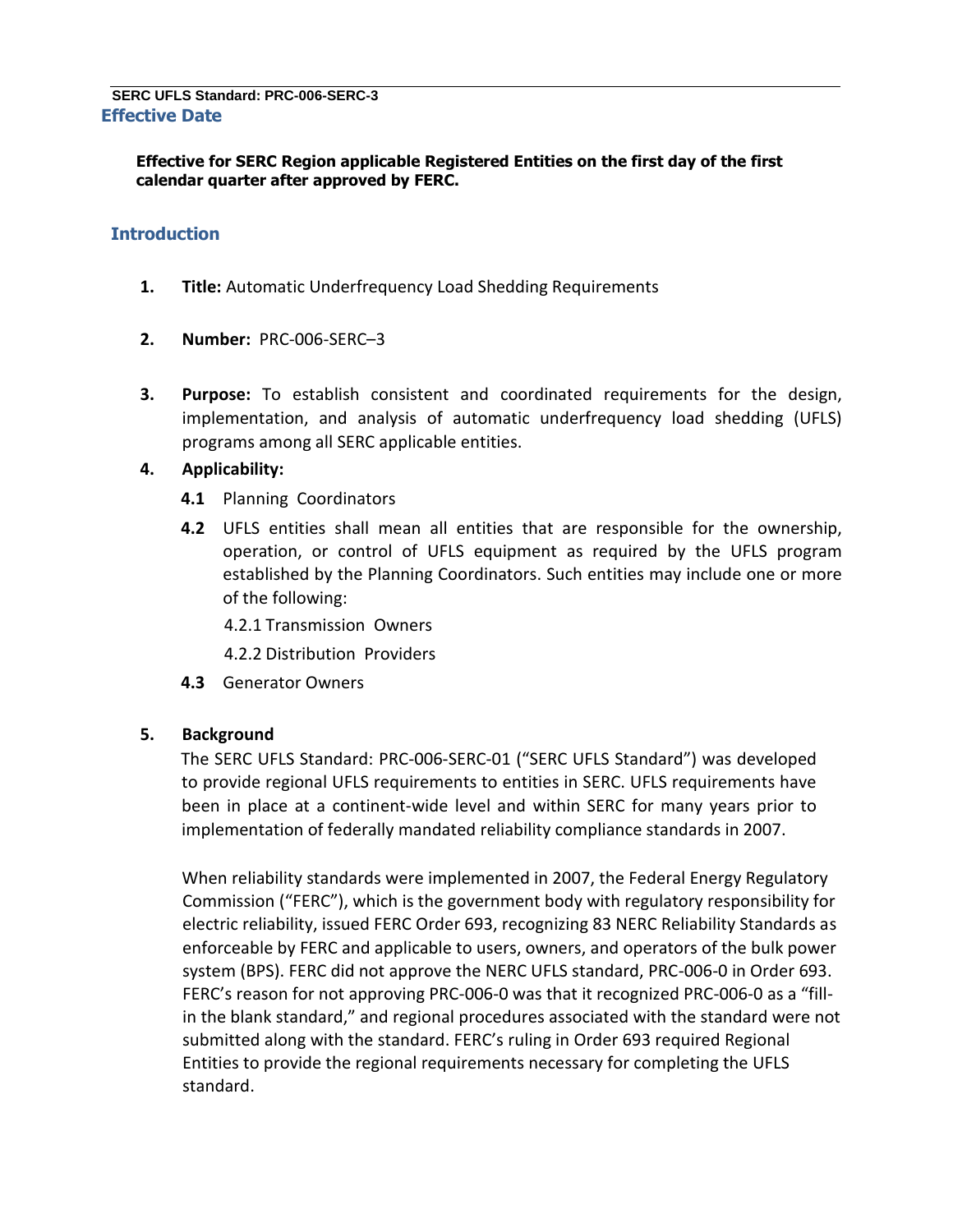In 2008, SERC commenced work on PRC-006-SERC-01. NERC also began work on revising PRC-006-0 at a continent-wide level. The SERC standard has been developed to be consistent with the NERC UFLS standard. PRC-006-SERC-02 was developed per periodic review of the standard.

PRC-006-1 clearly defines the roles and responsibilities of parties to whom the standard applies. The standard identifies the Planning Coordinator ("PC") as the entity responsible for developing UFLS schemes within their PC area. The regional standard adds specificity not contained in the NERC standard for development and implementation of a UFLS scheme in the SERC Region that effectively mitigates the consequences of an underfrequency event.

## **Requirements and Measures**

- **R2.** Each Planning Coordinator shall select or develop an automatic UFLS scheme (percent of load to be shed, frequency set points, and time delays) for implementation by UFLS entities within its area that meets the following minimum requirements: *[Violation Risk Factor: Medium] [Time Horizon: Long-term Planning ]*
	- **2.1.** Have the capability of shedding at least 30 percent of the Peak Demand (MW) served from the Planning Coordinator's transmission system. The Peak Demand may be either summer or winter as determined by the Planning Coordinator.
	- **2.2.** Shed load with a minimum of three frequency set points.
	- **2.3.** The highest frequency set point for relays used to arrest frequency decline shall be no lower than 59.3 Hz and not higher than 59.6 Hz.
		- **2.3.1** This does not apply to UFLS relays with time delay of one second or longer and a higher frequency setpoint applied to prevent the frequency from stalling at less than 60 Hz when recovering from an underfrequency event.
	- **2.4.** The lowest frequency set point shall be no lower than 58.2 Hz. **2.**4.1 At least 30% of peak demand shall be set greater than or equal to 58.4 Hz
	- **2.5.** The difference between frequency set points shall be at least 0.2 Hz but no greater than 0.5 Hz.
	- **2.6.** Time delay setting shall be at least six cycles (0.1 seconds).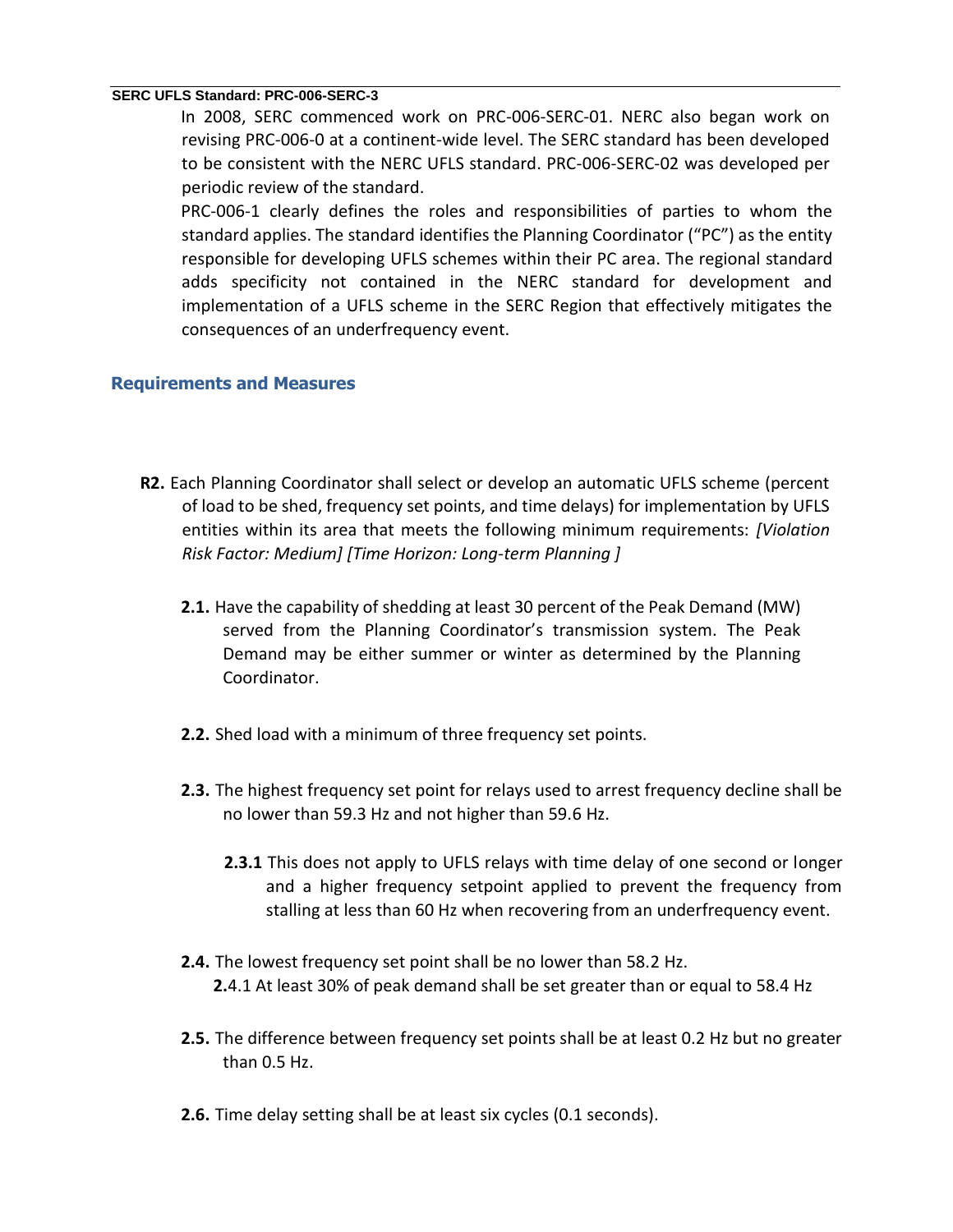- **M2.** Each Planning Coordinator shall have evidence such as reports or other documentation that the UFLS scheme for its area meets the design requirements specified in Requirement R2.
- **R3.** Each Planning Coordinator, when performing design assessments specified in the NERC PRC standard on UFLS, shall conduct simulations of its UFLS scheme for an imbalance between load and generation of 13%, 22%, and 25% for all identified island(s) where such imbalance equals [(load minus actual generation output) / load]. *[Violation Risk Factor: High] [Time Horizon: Long-term Planning]*
	- **M3.** Each Planning Coordinator shall have evidence such as reports or other documentation that it performed the simulations of its UFLS scheme as required in Requirement R3.
- **R4.** Each UFLS entity that has a total load of 100 MW or greater in a Planning Coordinator area in the SERC Region shall implement the UFLS scheme developed by their Planning Coordinator. UFLS entities may implement the UFLS scheme developed by the Planning Coordinator by coordinating with other UFLS entities. The UFLS scheme shall meet the following requirements on May 1 of each calendar year. *[Violation Risk Factor: Medium] [Time Horizon: Operations Planning]*
	- **4.1.** The percent of load shedding to be implemented shall be based on either:

**A.** The actual or estimated substation or feeder demand (including losses) of the UFLS entities at the time coincident with the previous year's actual Peak Demand in the season specified by the Planning Coordinator in R2.

**B.** The forecasted substation or feeder demand (including losses) of the UFLS entities at the time coincident with the next year's forecasted Peak Demand in the season specified by the Planning Coordinator in R2.

- **4. 2.** The amount of load in each load shedding step shall be within -1.0 and +3.0 of the percentage specified by the Planning Coordinator (for example, if the specified percentage step load shed is 12%, the allowable range is 11 to 15%).
- **4. 3.** The amount of total UFLS load of all steps combined shall be within -1.0 and +5.0 of the percentage specified by the Planning Coordinator for the total UFLS load in the UFLS scheme.
- **M4.** Each UFLS entity that has a total load of 100 MW or greater in a Planning Coordinator area in the SERC Region shall have evidence such as reports or other documentation demonstrating that its implementation of the UFLS scheme on May 1 of each calendar year meets the requirements of Requirement R4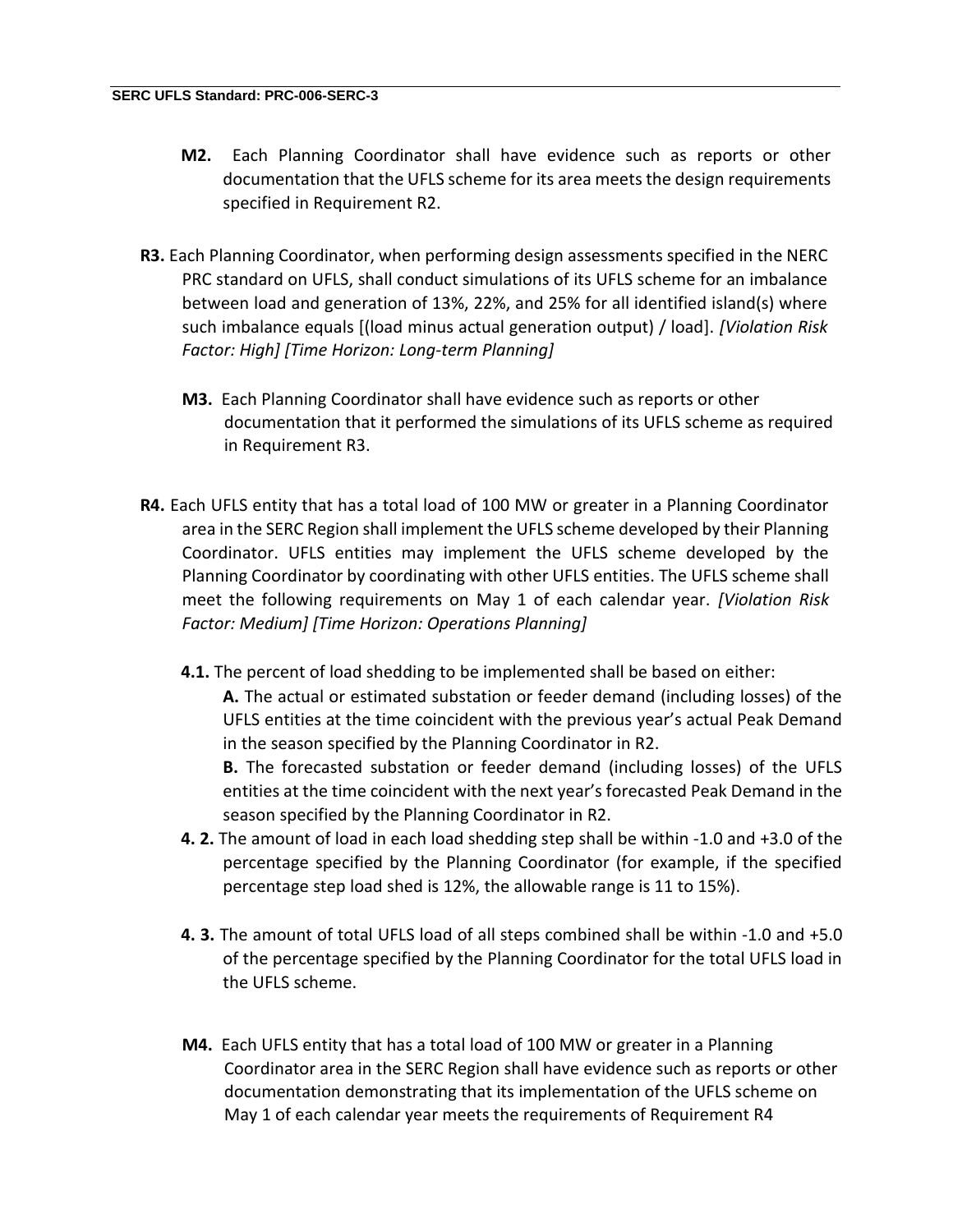(including all the data elements in Parts 4.1, 4.2, and 4.3) unless scheme changes per Requirement R6 are in process.

- **R5.** Each UFLS entity that has a total load less than 100 MW in a Planning Coordinator area in the SERC Region shall implement the UFLS scheme developed by their Planning Coordinator, but shall not be required to have more than one UFLS step. UFLS entities may implement the UFLS scheme developed by the Planning Coordinator by coordinating with other UFLS entities. The UFLS scheme shall meet the following requirements on May 1 of each calendar year. *[Violation Risk Factor: Medium] [Time Horizon: Operations Planning].*
	- **5.1.** The percent of load shedding to be implemented shall be based on either: **A.** The actual or estimated substation or feeder demand (including losses) of the UFLS entities at the time coincident with the previous year's actual Peak Demand in the season specified by the Planning Coordinator in R2. **B.** The forecasted substation or feeder demand (including losses) of the UFLS entities at the time coincident with the next year's forecasted Peak Demand in the season specified by the Planning Coordinator in R2.
	- **5.2.** The amount of total UFLS load shall be within ± 5.0 of the percentage specified by the Planning Coordinator for the total UFLS load in the UFLS scheme.
	- **M5.** Each UFLS entity that has a total load less than 100 MW in a Planning Coordinator area in the SERC Region shall have evidence such as reports or other documentation demonstrating that its implementation of the UFLS scheme on May 1 of each calendar year meets the requirements of Requirement R5 (including all the data elements in Parts 5.1and 5.2) unless scheme changes per Requirement R6 are in process.
- **R6.** Each UFLS entity shall implement changes to the UFLS scheme which involve frequency settings, relay time delays, changes to the percentage of load in the scheme, or changes to the peak season selected in R2.1 within 18 months of notification by the Planning Coordinator. *[Violation Risk Factor: High] [Time Horizon: Long-term Planning]*
	- **M6.** Each UFLS entity shall have evidence such as reports or other documentation demonstrating that it has made the appropriate scheme changes within 18 months per Requirement R6. Such evidence is only required if the Planning Coordinator makes changes to the UFLS scheme as specified in Requirement R6.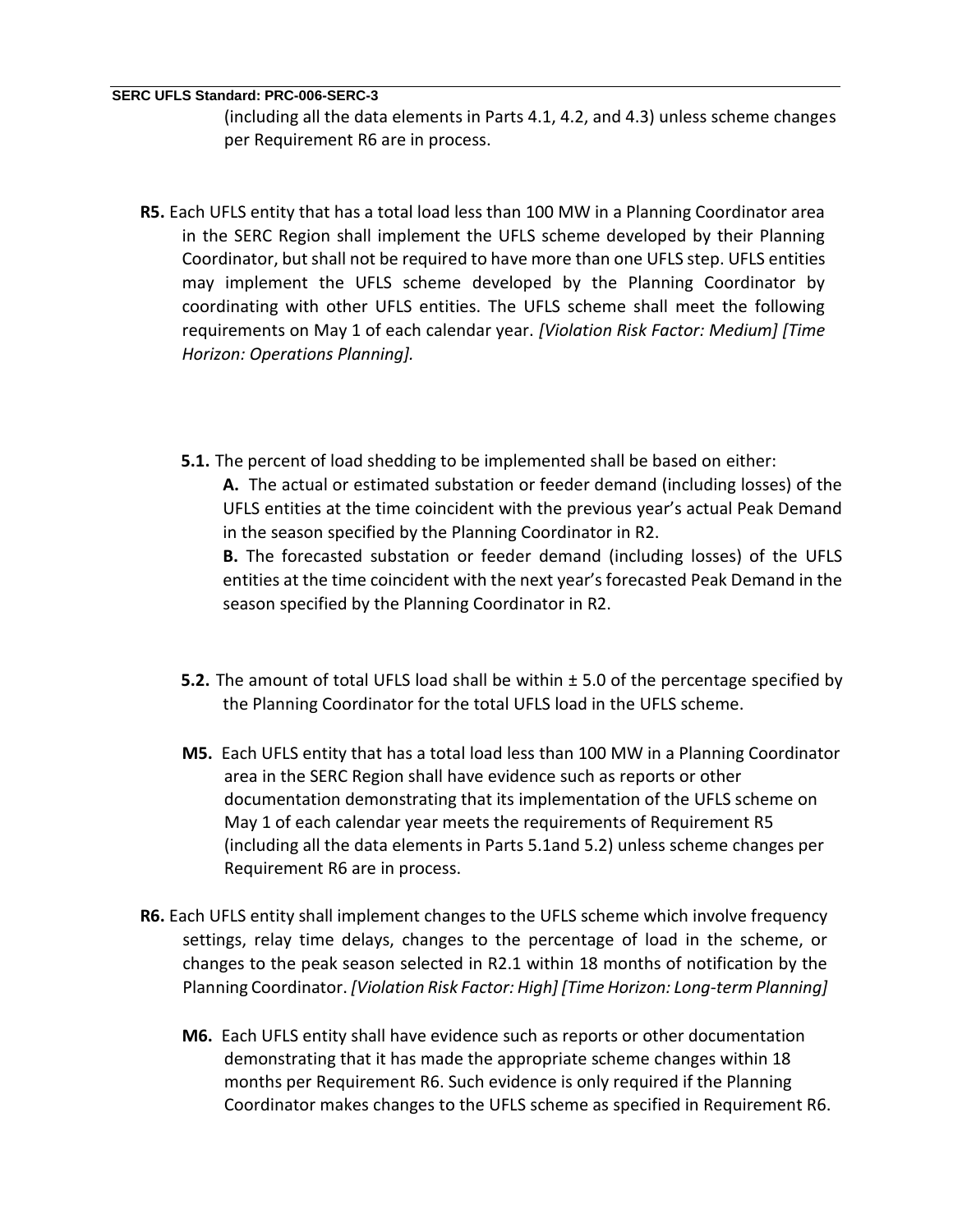- **R8.** Each Generator Owner shall provide the following information within 30 days of a request by SERC or Planning Coordinator to facilitate post-event analysis of frequency disturbances. *[Violation Risk Factor: Lower] [Time Horizon: Long-term Planning]*
	- **8.1.** Generator protection automatic underfrequency and overfrequency trip set points (Hz).
	- **8.2.** Total clearing time associated with each set point (sec). This is defined as the time that begins when frequency reaches the set point and ends when the breaker opens. If inverse time underfrequency relays are used, provide the total clearing time at 59.0, 58.5, 58.0, and 57.0 Hz.
	- **8.3.** Maximum generator net MW that could be tripped automatically due to an underfrequency or overfrequency condition.
	- **M8.** Each Generator Owner shall have evidence such as reports or other documentation that data specified in Requirement R8 was provided to SERC as requested.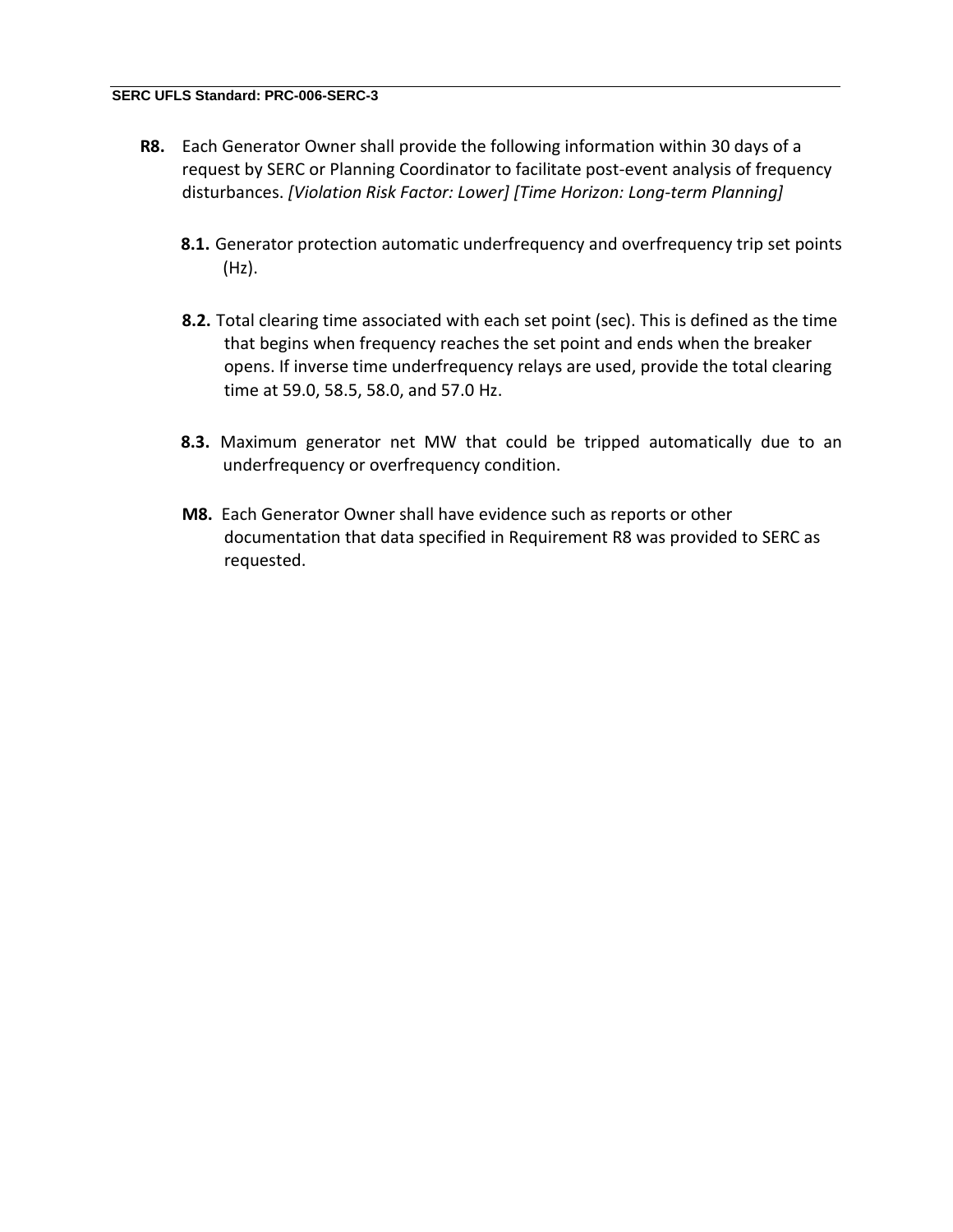## **Compliance**

### **Compliance enforcement authority**

SERC Reliability Corporation

### **Compliance monitoring and assessment process**

- Compliance Audit
- Self-Certification
- Spot Checking
- Compliance Violation Investigation
- Self-Reporting
- Complaint

### **Evidence retention**

Each Planning Coordinator, UFLS Entity and Generator Owner shall keep data or evidence to show compliance as identified below unless directed by SERC to retain specific evidence for a longer period of time as part of an investigation.

Each Planning Coordinator, UFLS Entity and Generator Owner shall retain the current evidence of each Requirement and Measure as well as any evidence necessary to show compliance since the last compliance audit.

If a Planning Coordinator, UFLS Entity or Generator Owner is found noncompliant, it shall keep information related to the non-compliance until found compliant or for the retention period specified above, whichever is longer.

The compliance enforcement authority shall keep the last audit records and all requested and submitted subsequent audit records.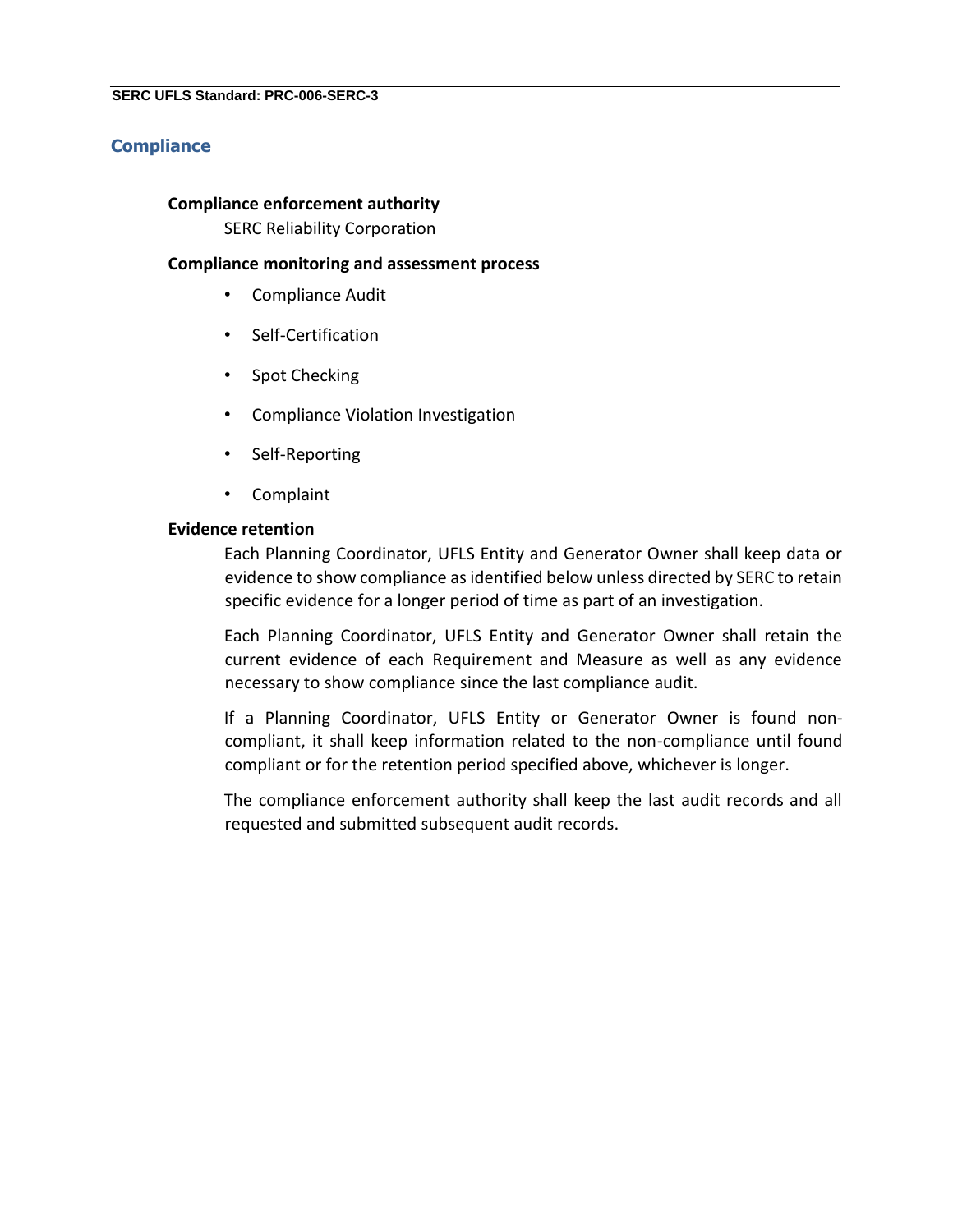|                | Table 1               |            |                                                                                                                                                 |                                                                                                                                                  |                                                                                                                                           |                                                                                                                                                                  |  |
|----------------|-----------------------|------------|-------------------------------------------------------------------------------------------------------------------------------------------------|--------------------------------------------------------------------------------------------------------------------------------------------------|-------------------------------------------------------------------------------------------------------------------------------------------|------------------------------------------------------------------------------------------------------------------------------------------------------------------|--|
| <b>R#</b>      | <b>Time</b>           | <b>VRF</b> | <b>Violation Severity Level</b>                                                                                                                 |                                                                                                                                                  |                                                                                                                                           |                                                                                                                                                                  |  |
|                | <b>Horizon</b>        |            | Lower                                                                                                                                           | <b>Moderate</b>                                                                                                                                  | <b>High</b>                                                                                                                               | <b>Severe</b>                                                                                                                                                    |  |
| R <sub>2</sub> | Long-term<br>Planning | Medium     | The Planning<br>Coordinator's scheme<br>did not meet one of the<br>UFLS system design<br>requirements<br>identified<br>in<br>2.2<br>through 2.6 | The Planning<br>Coordinator's scheme<br>did not meet two of the<br>UFLS system design<br>requirements<br>identified<br>in<br>2.2<br>through 2.6. | The Planning<br>Coordinator's scheme<br>did not meet three of<br>the UFLS system design<br>requirements identified<br>in 2.2 through 2.6. | The Planning<br>Coordinator's<br>scheme did<br>not<br>meet 2.1 OR<br>Four or more of the UFLS<br>system design<br>requirements identified<br>in 2.2 through 2.6. |  |
| R <sub>3</sub> | Long-term<br>Planning | High       | N/A                                                                                                                                             | The Planning<br>Coordinator failed to<br>conduct one of the<br>required simulations of<br>its UFLS scheme.                                       | N/A                                                                                                                                       | The Planning<br>Coordinator failed to<br>conduct two of the<br>required simulations of<br>its UFLS scheme.                                                       |  |

# **Time Horizons, Violation Risk Factors, and Violation Severity Levels**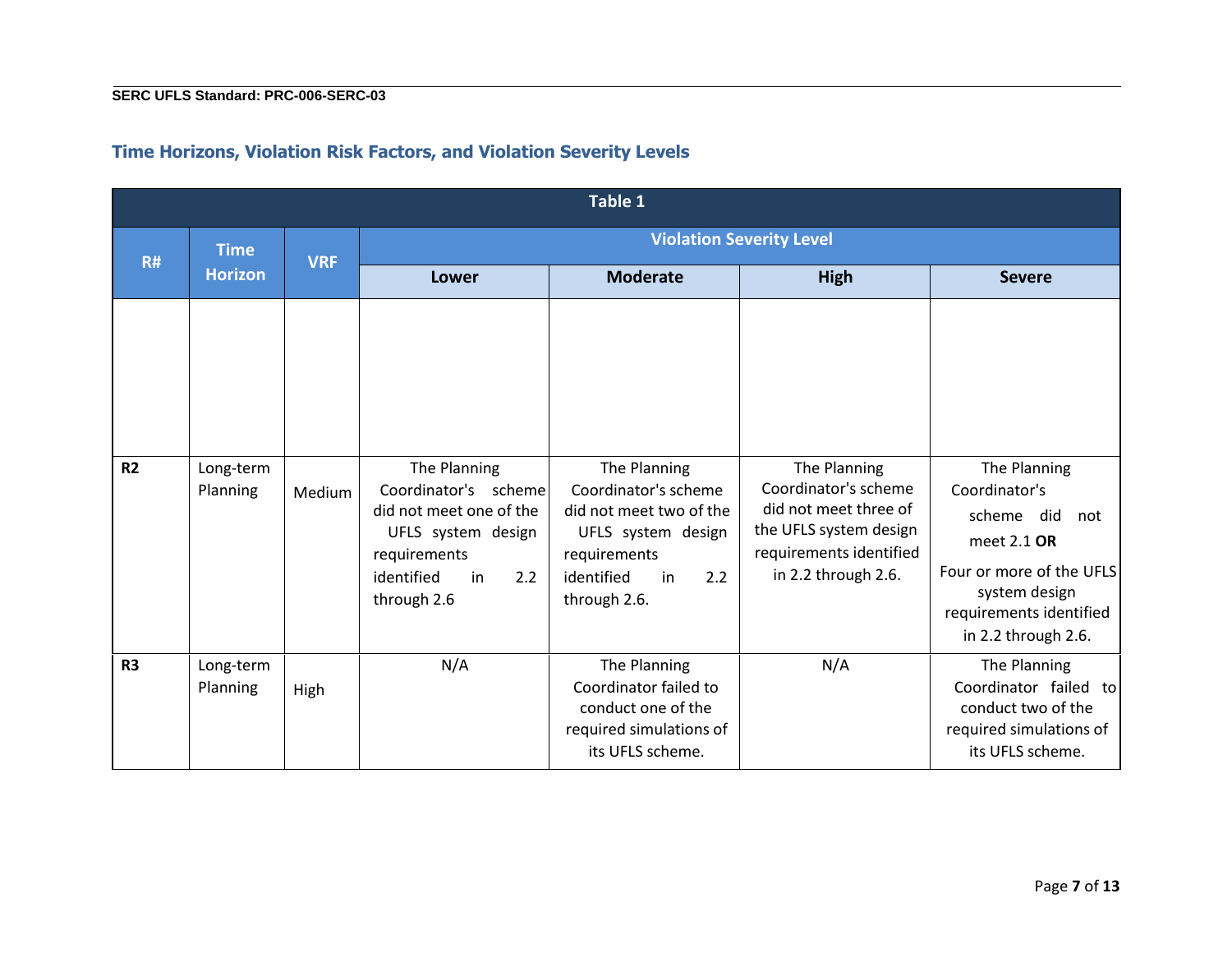#### **SERC UFLS Standard: PRC-006-SERC-03 R4** Operations Planning | Medium The UFLS entity's implemented UFLS scheme had one load shedding step outside the range specified in 4. The UFLS entity's implemented UFLS scheme had two load shedding steps outside the range specified in 4. The UFLS entity's implemented UFLS scheme had three or more load shedding steps outside the range The UFLS entity's implemented UFLS scheme had three or more load shedding steps outside the range

|           | Table 1                       |            |              |                                 |                         |                                                                                                            |  |
|-----------|-------------------------------|------------|--------------|---------------------------------|-------------------------|------------------------------------------------------------------------------------------------------------|--|
| R#        | <b>Time</b><br><b>Horizon</b> | <b>VRF</b> |              | <b>Violation Severity Level</b> |                         |                                                                                                            |  |
|           |                               |            | <b>Lower</b> | <b>Moderate</b>                 | High                    | <b>Severe</b>                                                                                              |  |
|           |                               |            | 2.           | 2.                              | specified in 4.2.       | specified in 4.2.                                                                                          |  |
|           |                               |            |              |                                 | <b>OR</b>               | <b>AND</b>                                                                                                 |  |
|           |                               |            |              |                                 | The UFLS entity's       | The UFLS entity's                                                                                          |  |
|           |                               |            |              |                                 | implemented UFLS        | implemented UFLS                                                                                           |  |
|           |                               |            |              |                                 | scheme had a total load | scheme had a total load                                                                                    |  |
|           |                               |            |              |                                 | outside the range       | outside the range                                                                                          |  |
|           |                               |            |              |                                 | specified in 4.3.       | specified in 4.3.                                                                                          |  |
| <b>R5</b> | Operations<br>Planning        | Medium     | N/A          | N/A                             | N/A                     | The UFLS entity's<br>implemented UFLS<br>scheme had a total load<br>outside the range<br>specified in 5.2. |  |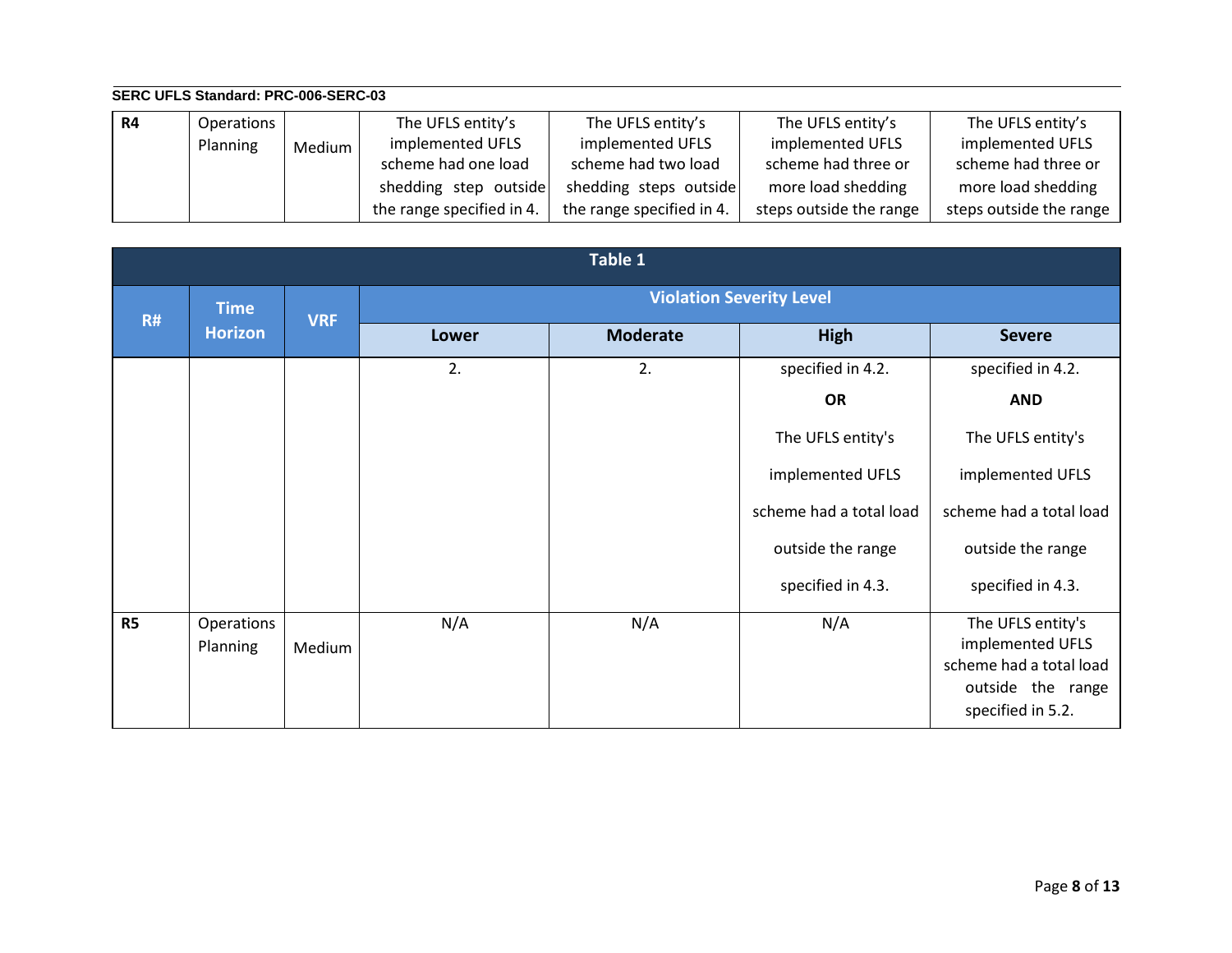| <b>R6</b> | Long-term |      | UFLS<br>entity<br>The  | UFLS entity<br>The       | UFLS entity<br>The       | entity<br><b>UFLS</b><br>The |
|-----------|-----------|------|------------------------|--------------------------|--------------------------|------------------------------|
|           | Planning  |      | implemented            | implemented              | implemented              | implemented                  |
|           |           | High | required<br>scheme     | required<br>scheme       | required<br>scheme       | required<br>scheme           |
|           |           |      | changes but            | changes<br>but<br>made   | changes<br>but<br>made   | changes but                  |
|           |           |      | made them 1 to 30 days | them 31 to 40            | them 41 to 50            | made them more than          |
|           |           |      | after the scheduled    | days after the scheduled | days after the scheduled | 50 days after the            |
|           |           |      | date.                  | date.                    | date.                    | scheduled date               |
|           |           |      |                        |                          |                          | OR.                          |
|           |           |      |                        |                          |                          | The UFLS entity failed to    |
|           |           |      |                        |                          |                          | implement the required       |
|           |           |      |                        |                          |                          | scheme changes.              |
|           |           |      |                        |                          |                          |                              |
|           |           |      |                        |                          |                          |                              |
|           |           |      |                        |                          |                          |                              |
|           |           |      |                        |                          |                          |                              |

|           | Table 1                       |            |                                        |                                            |                                            |                                               |  |
|-----------|-------------------------------|------------|----------------------------------------|--------------------------------------------|--------------------------------------------|-----------------------------------------------|--|
| <b>R#</b> | <b>Time</b><br><b>Horizon</b> | <b>VRF</b> |                                        | <b>Violation Severity Level</b>            |                                            |                                               |  |
|           |                               |            | Lower                                  | <b>Moderate</b>                            | High                                       | <b>Severe</b>                                 |  |
|           |                               |            | after the scheduled<br>submittal date. | after the scheduled<br>submittal date.     | after the scheduled<br>submittal date.     | days after the scheduled<br>submittal date.   |  |
|           |                               |            |                                        | <b>OR</b>                                  | <b>OR</b>                                  | <b>OR</b>                                     |  |
|           |                               |            |                                        | The Planning                               | The Planning                               | The Planning                                  |  |
|           |                               |            |                                        | Coordinator did not<br>provide to SERC one | Coordinator did not<br>provide to SERC two | Coordinator did not<br>provide to SERC any of |  |
|           |                               |            |                                        | piece of information                       | pieces of information                      | the information listed in                     |  |
|           |                               |            |                                        | listed in R7.                              | listed in R7.                              | R7.                                           |  |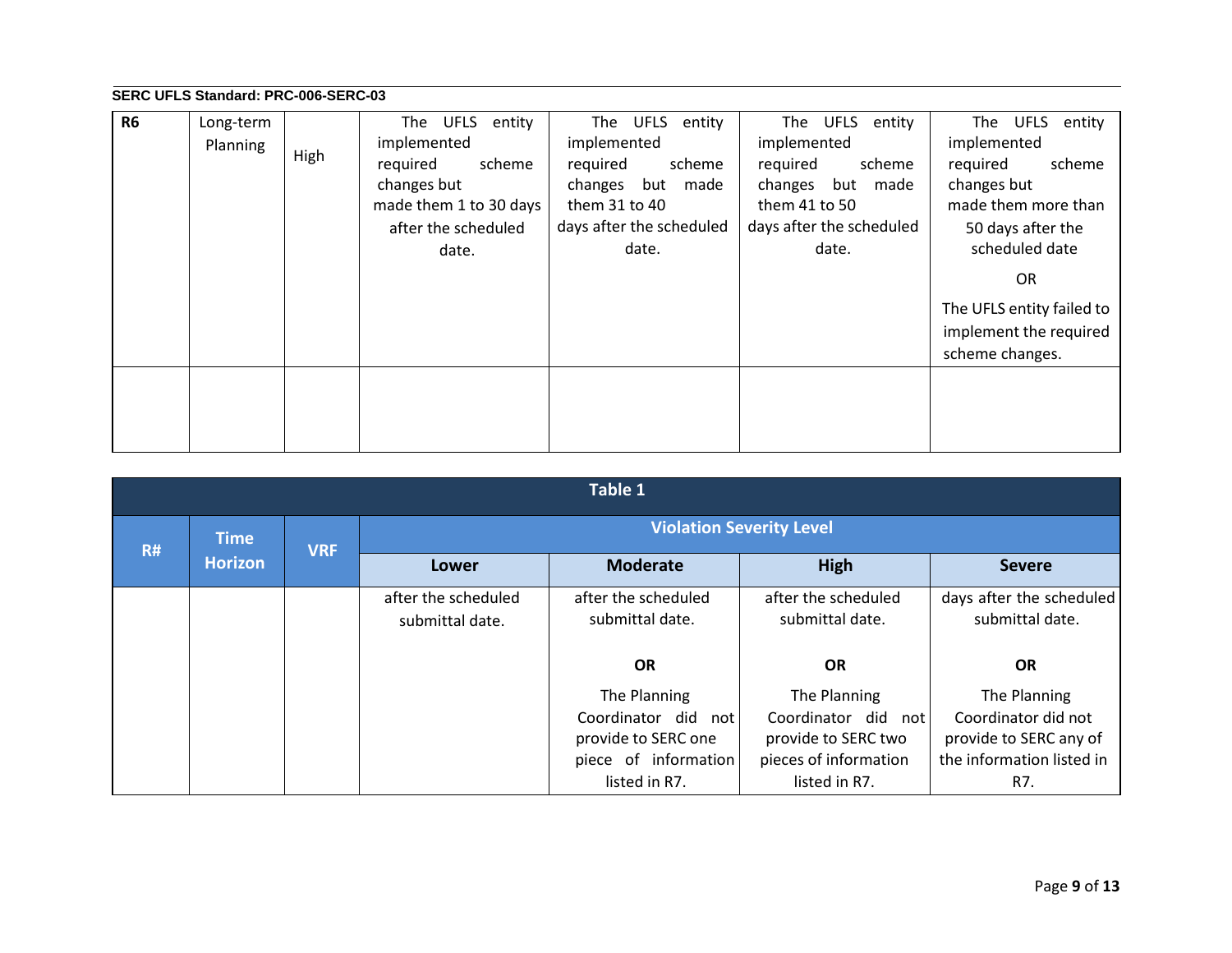| R <sub>8</sub> | Long-term<br>Planning | Lower | The Generator Owner<br>provided the data<br>required in R8 to SERC or<br>Planning Coordinator<br>1 to 10 days after the<br>requested submittal<br>date. | The Generator Owner<br>provided the data<br>required in R8 to SERC or<br><b>Planning Coordinator</b><br>11 to 20 days after the<br>requested submittal<br>date. | The Generator Owner<br>provided the data<br>required in R8 to SERC or<br><b>Planning Coordinator</b><br>21 to 30 days after the<br>requested submittal<br>date. | The Generator Owner<br>provided the data<br>required in R8 to SERC or<br><b>Planning Coordinator</b><br>more than 30 days after<br>the requested submittal<br>date. |
|----------------|-----------------------|-------|---------------------------------------------------------------------------------------------------------------------------------------------------------|-----------------------------------------------------------------------------------------------------------------------------------------------------------------|-----------------------------------------------------------------------------------------------------------------------------------------------------------------|---------------------------------------------------------------------------------------------------------------------------------------------------------------------|
|                |                       |       |                                                                                                                                                         | <b>OR</b><br>The Generator Owner<br>did not provide to SERC<br>or Planning Coordinator<br>one piece of information<br>listed in R8.                             | <b>OR</b><br>The Generator Owner did<br>not provide to SERC or<br>Planning Coordinator two<br>pieces of information<br>listed in R8.                            | <b>OR</b><br>The Generator Owner<br>did not provide to SERC<br>Planning<br><b>or</b><br>Coordinator any of the<br>listed in<br>information<br>R8.                   |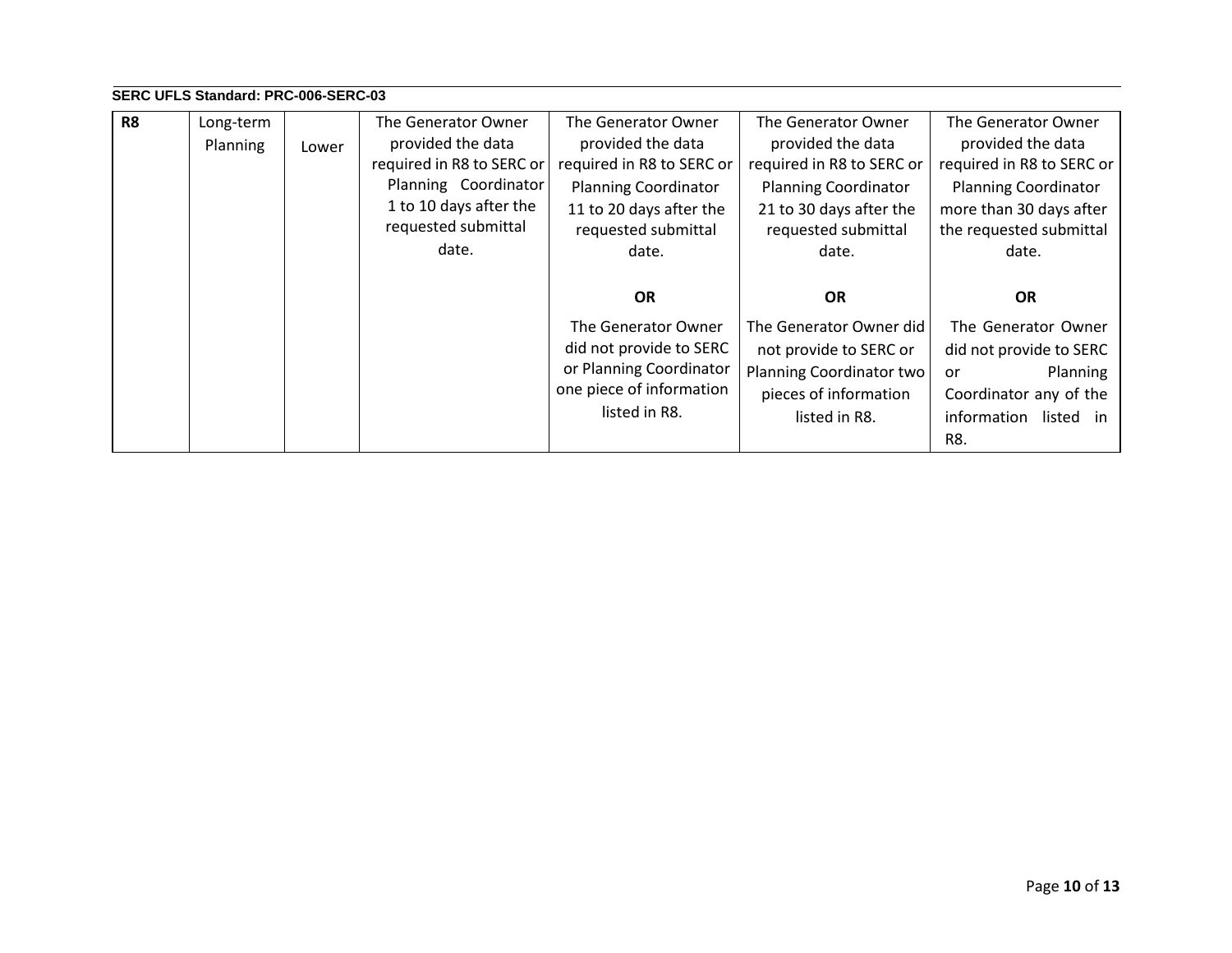### **Regional Variances**

None

### **Interpretations**

None

## **Guideline and Technical Basis**

### **1. Existing UFLS schemes**

Each Planning Coordinator should consider the existing UFLS programs which are in place and should consider input from the UFLS entities in developing the UFLS scheme.

### **2. Basis for SERC standard requirements**

SERC Standard PRC-006-SERC-02 is not a stand-alone standard, but was written to be followed in conjunction with NERC Standard PRC-006-1. The primary focus of SERC Standard PRC-006-SERC-02 was to provide region-specific requirements for the implementation of the higher tier NERC standard requirements with the goals of a) adding clarity and b) providing for consistency and a coordinated UFLS scheme for the SERC Region as a whole.

Generally speaking, requirements already in the NERC standard were not repeated in the SERC standard. Therefore, both the NERC and SERC standards must be followed to ensure full compliance.

**3. Basis for applying a percentage load shedding value to Forecast Load versus Actual Load** The Planning Coordinator will develop a UFLS scheme to meet the performance requirements of NERC Standard PRC-006-2 Requirement R3 and SERC Standard PRC-006- SERC-02 Requirement R2. This development will result in certain percentages of load for each UFLS entity in the Planning Coordinator's area for which automatic under frequency load shedding must be implemented. The Planning Coordinator develops these percentages based on forecast peak load demand. However, the UFLS entity implements these percentages based on the previous year's actual peak demand in the season specified by the Planning Coordinator in R2. Applying the same percentage to these different base values was intentional to ensure that both the Planning Coordinator and UFLS entities had a clear, measurable value to use in performing their respective roles in meeting the standard. Planning Coordinators typically use forecast demands in their work. Whereas the previous year's actual (or estimated) demand is typically more available to UFLS entities. Additionally, the use of percentages based on t h e s e different base values tends to minimize the error due to the time lag between design and actual field implementation. Since a percentage is provided by the Planning Coordinator to the UFLS entities, any differences between the design values (i.e., forecast load) and the implemented values (i.e., previous year's actual) would naturally tend to match up reasonably well. For example, if the total planning area load in MW for which UFLS was installed during the time of implementation was slightly higher or lower than the MW value used in the design by the Planning Coordinator, multiplying by the specified percentage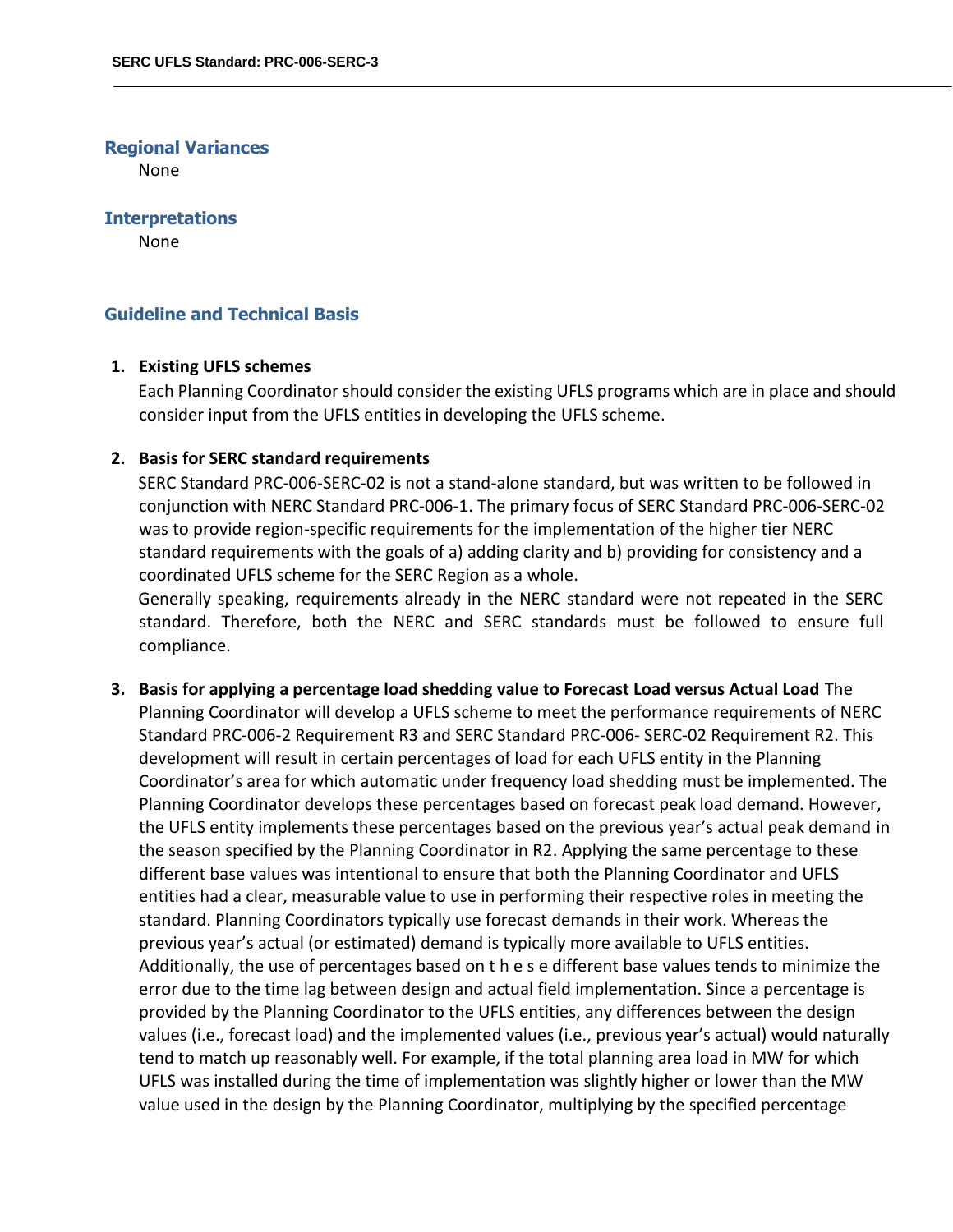would result in an implemented load shedding scheme that also had a reasonably similar higher or lower MW value.

### **4. Basis for May 1 and 18 month time frames**

Each UFLS entity must annually review that the amount of UFLS load shedding implemented is within a certain tolerance as specified by SERC Standard PRC-006-SERC-02 Requirement R 4 or Requirement R5 by May 1 of the current year. May 1 was chosen to allow sufficient time after the previous year's peak occurred to make adjustments in the field to the implementation if necessary to meet the tolerances specified in Requirement R4 or Requirement R5. Therefore, the May 1 date applies only to implementation of the existing percentages of load shedding specified by the Planning Coordinator. On the other hand, the 18-month time frame specified in PRC-006-SERC-02 Requirement R6 is intended to allow sufficient budgeting, procurement, and installation time for additional equipment, or for significant setting changes to existing equipment necessary to meet a revised load shedding scheme design that has been specified by the Planning Coordinator. During this 18-month transition period, the May 1 measurement of R4 or Requirement R5 would not apply.

## **5. Basis for smaller entity threshold of 100 MW**

Most distribution substations have transformers rated in the range of 10 to 40 MVA. Usually most transformers would serve 1 to 4 feeders and each feeder will normally carry between 8 and 10 MVA. In general, assuming that each feeder would carry 10 MW, an entity with a load slightly greater than 100 MW would have at least 10 feeders available. For a program with three 10 % steps, only 3 feeders would be required to have under frequency load shed capabilities. The 100 MW threshold seems to provide adequate flexibility for implementing load shedding in three steps for entities slightly greater than 100 MW.

## **Version History**

| <b>Version</b> | <b>Date</b>           | <b>Action</b>                     | <b>Change Tracking</b> |
|----------------|-----------------------|-----------------------------------|------------------------|
|                | September 19,<br>2011 | <b>SERC Board Approved</b>        |                        |
|                | November 3, 2011      | Adopted by NERC Board of Trustees |                        |